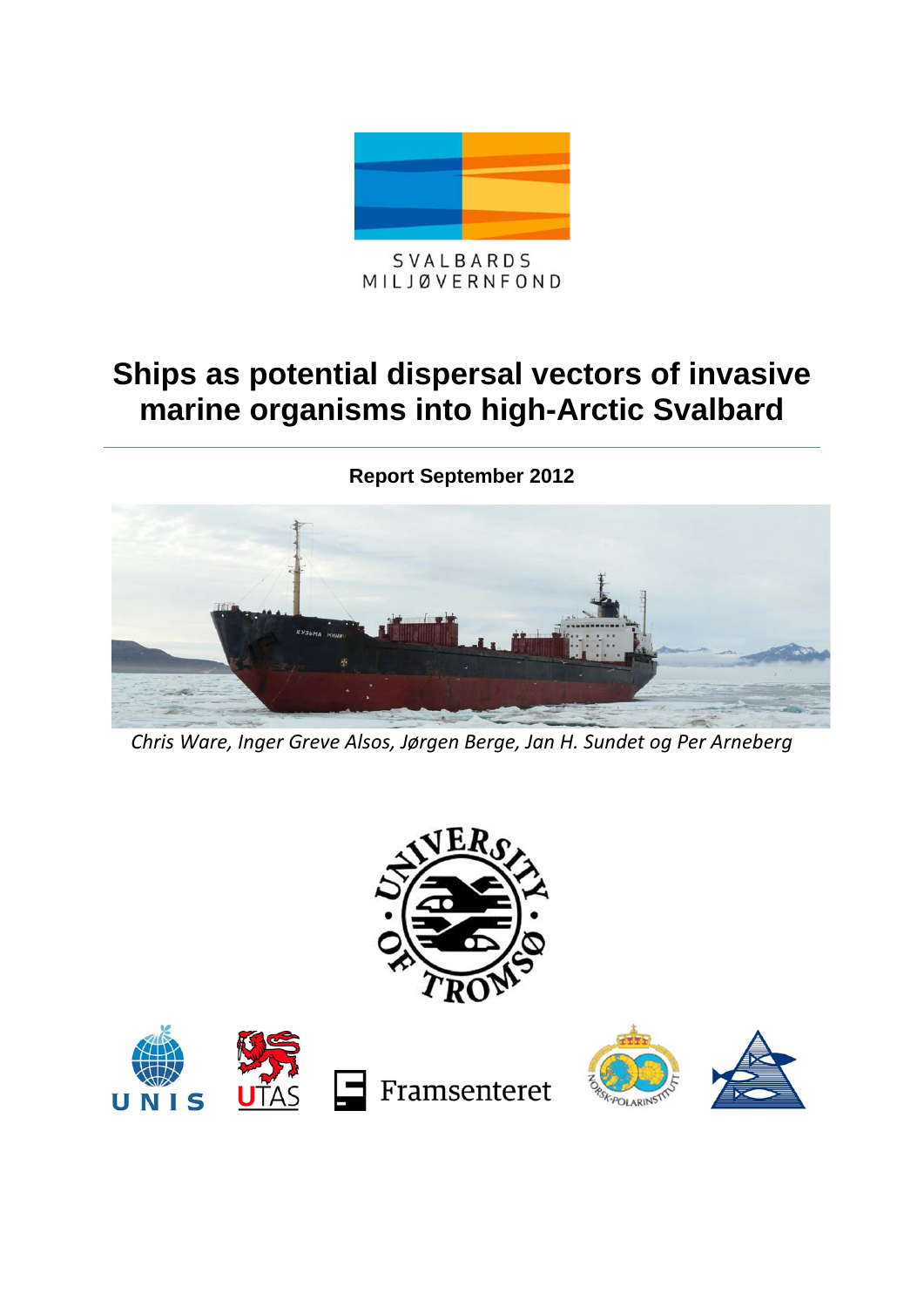



## **CONTENTS**

Ships as potential dispersal vectors of invasive marine organisms into high-Arctic Svalbard. Report September 2012. Tromsø Museum.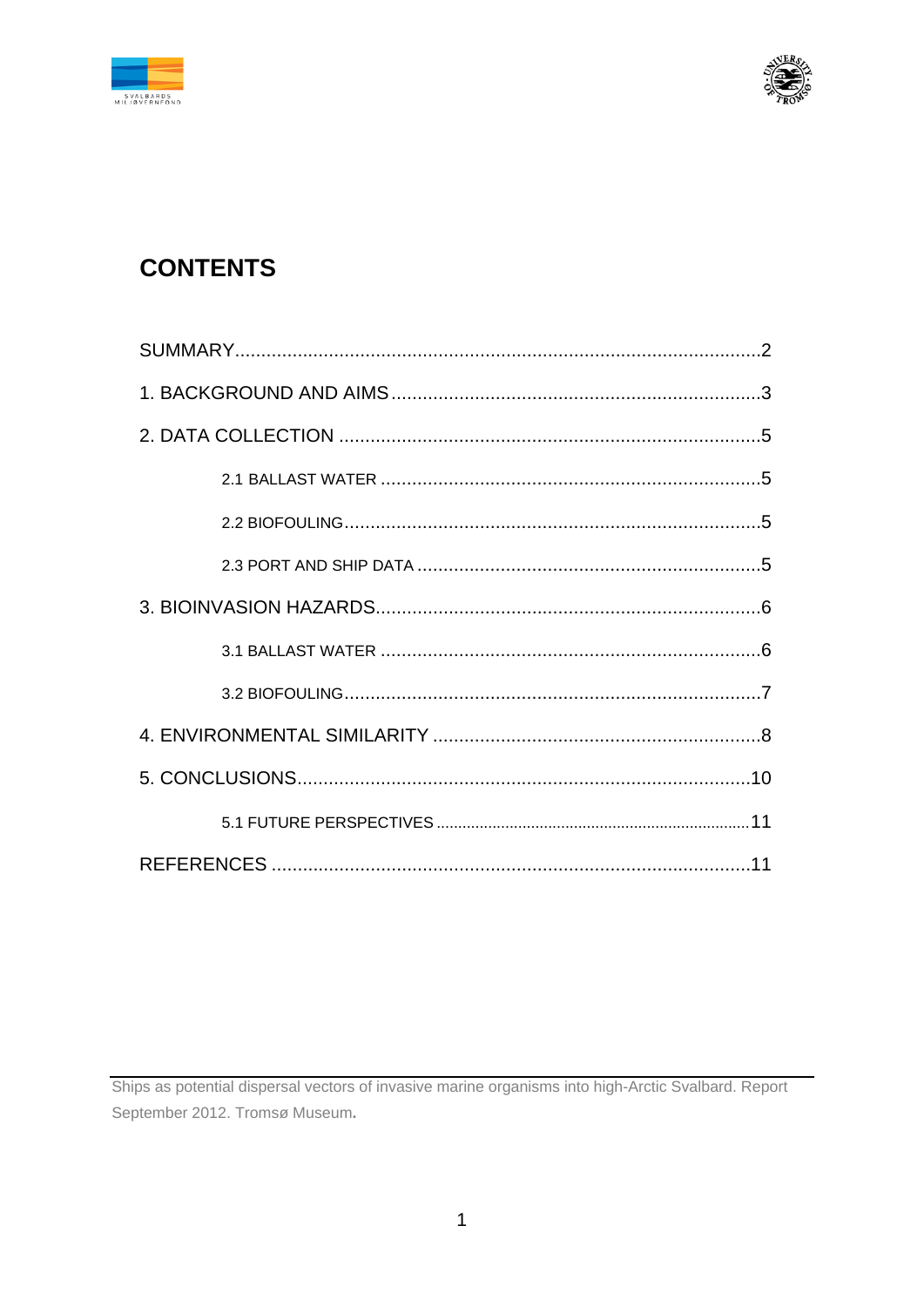



### **SUMMARY**

In 2011, a Svalbard Environmental Protection Fund project began work assessing the risk of nonnative species introduction to Svalbard in association with shipping. During 2011, environmental sampling took place, details of which were made available in a previous project report (http://www.sysselmannen.no/Svalbards-miljovernfond/Nyhetsarkiv/Arktiske-blindpassasjerer-/). These samples and associated data were collected in order to determine the diversity and composition of species transported with vessels, and by doing so evaluate associated potential hazards and risks.

Sample and data analysis that has followed now permits identification of bioinvasion hazards. By employing a pathway analysis based on the regional shipping network and climate similarity we have identified a number of vessel types and pathways with the potential to transfer suitably adapted non-native organisms. We find that vessel traffic to Svalbard is highly connected to worldwide ports, many with similar environmental conditions to Svalbard. Moreover, our analysis indicates predicted ocean warming will serve to increase the similarity to over 100 ports world-wide, paving the way for increased non-native species establishment. This is the first assessment of the potential for increased species introduction under the effects of climate change coupled with vessel traffic patterns. The hazards identified are similar to other Arctic regions which have been the focus of increasing research and management. Increasing traffic in Arctic regions, such as along the Northern Sea Routes, may further strengthen the connectivity of Svalbard to source pools of potentially invasive species.

The potential for vessels to transfer non-native organisms to Svalbard was evidenced in samples collected from the ballast water tanks of coal ships arriving to Svalbard. Regulations require ships to exchange ballast water in an oceanic region prior to discharging ballast water in Svalbard to reduce the potential for transferring invasive organisms. The logic of this measure is three-fold: firstly, organisms collected from ports are likely to be flushed out; secondly, remaining organisms survive poorly in the comparatively high salinity oceanic water; and, thirdly, oceanic organisms collected pose less of an invasion risk to coastal, often brackish waters. Around 80 % of all ships discharging ballast in Svalbard first conduct ballast water exchange. We find that non-native organisms can remain alive in both exchanged and unexchanged ballast water, although abundances appear to be lower in unexchanged water. When tested experimentally, some non-native organisms collected were able to tolerate local summer Svalbard fjord conditions. Furthermore, underwater surveys of ship hulls demonstrated that biofouling was being transported on ships to Svalbard. Evaluation of vessel histories revealed that it is likely that many of the vessels accrued biofouling in high-latitude regions.

Eradication of non-native marine organisms is problematic and often unsuccessful. Prevention of introduction therefore exists as the most effective management measure. *The increasing threat associated with bioinvasion hazards outlined in this report warrant management attention*.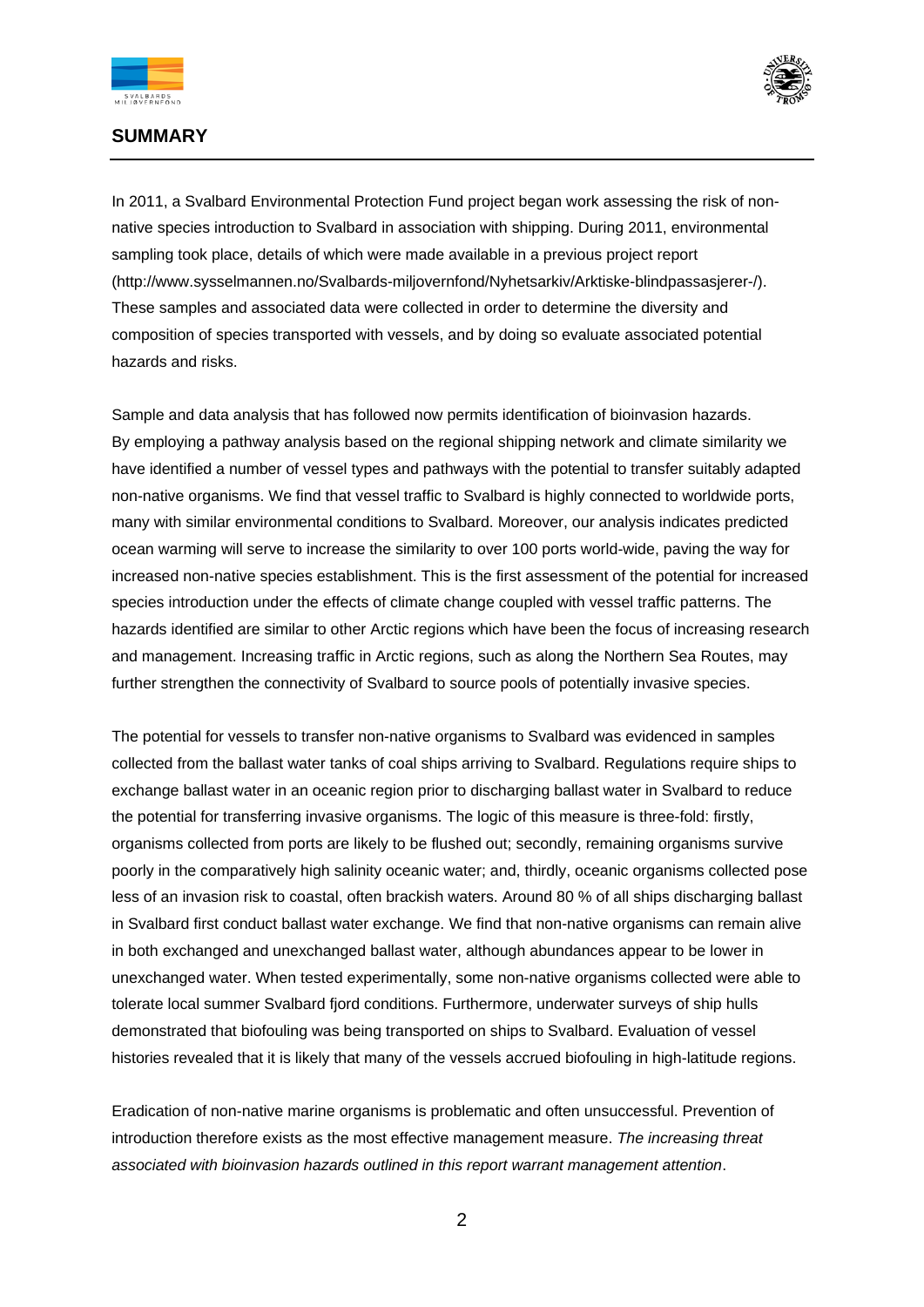



## **1. BACKGROUND**

The introduction of invasive species to novel habitats is now a principal form of global change. Invasive alien species are profoundly altering communities and ecosystems (Bergstrom et al. 2009, Falk-Petersen 2011), contributing to species extinctions (Gurevitch and Padilla 2004), and impacting on commerce and human health (Pyšek and Richardson 2010). Longstanding environmental or geographic barriers to species introduction have been gradually eroded by the accidental or deliberate transport of organisms in association with increasing tourism, travel or trade (Tatum and Hay 2007). Reducing risks associated with species introductions requires examination of the pathways and mechanisms facilitating species transport.

Svalbard remains one of the least invaded marine environments in the world: no introduced marine species are known from the archipelago. Consistent with other polar regions, shipping to the archipelago of Svalbard has increased markedly over the past 40 years (Governor of Svalbard 2007) In combination, the most marked climate changes occurring worldwide (IPCC 2007) are reducing transport and establishment barriers to species invasion in the Arctic, and high-latitude species invasion is becoming a real threat (de Rivera et al. 2011). A number of pathways of terrestrial species introduction have been shown to be transferring high propagule loads into the Antarctic (Chown et al. 2012), and to high-Arctic Svalbard (Ware et al. 2011). Meanwhile, impacts from invasive species have already been widely documented from sub-Arctic (Carlson et al. 2007) and sub-Antarctic (Bergstrom et al. 2009) regions, and the first established alien species are appearing around the Antarctic continent (Tavares and de Melo 2004). To-date, just two studies have investigated shipping pathways of species introduction to the Arctic, both of which focussed on the North American Arctic (Hines at el. 2000, Chan et al. 2012). As such, there is a real need for studies focussed on the European Arctic.

Shipping is the primary pathway by which most of the world's most invasive marine species have been transferred among tropical and temperate zones (Sylvester et al. 2011). Two principal means associated with shipping facilitate species transfer. Ships may carry organisms collected in association with ballast water from the port of origin, which are then discharged at the recipient port. Secondly, vessels may transport organisms that have attached to their hull (biofouling) to new regions, a process related to number of factors including vessel speed, port layover period, and time since previous application of antifouling paint (Coutts 2004, Sylvester et al. 2011).

Much work has focused on methods to manage ballast water to limit non-native species introduction. This has culminated in the international Ballast Water Management Convention (BWM Convention), which aims to reduce bio-invasion hazards associated with ballast water principally through the regulation of ballast water discharge. Under this regulation, ballasted ships are required to undertake mid-ocean exchange of ballast water to a minimum of 95% volumetric change as a means to limit the potential for coastal organisms to be transferred between ports. At the time the BWM Convention was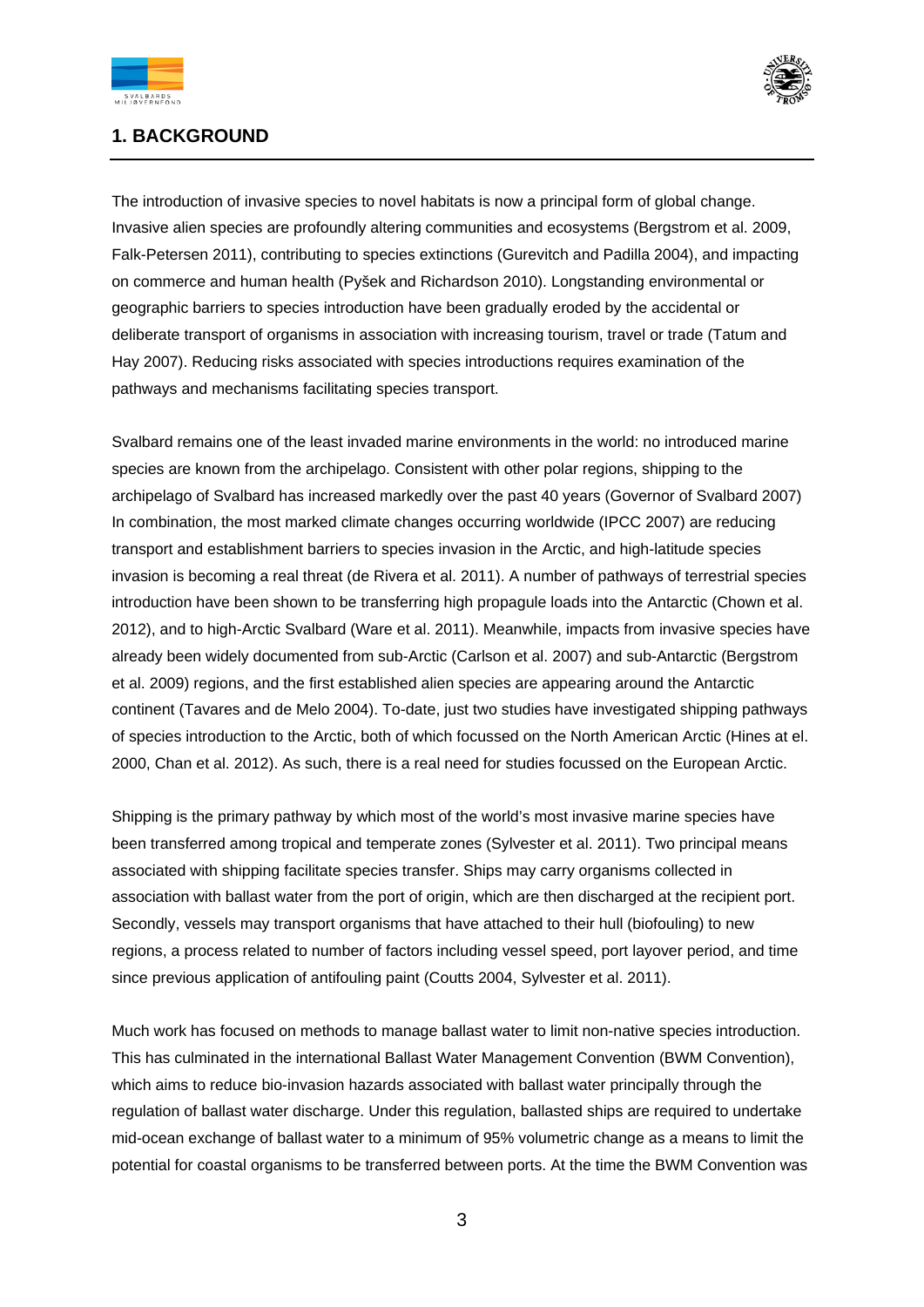



developed, no treatment technologies with appropriate capacity, efficacy and acceptable environmental impact was known. While treatment technologies have advanced substantially since, mid-ocean exchange of ballast water (BWE) remains the only management option for most ships. In 2008 a number of countries introduced voluntary regimes requiring, among others, all vessels sailing to the ports in the area to comply with the BWE standard (David and Gollasch, 2008). Norway has given effect to the BWM Convention through the Norwegian Ballast Water Regulation (Norwegian Ministry of the Environment 2009).

Nevertheless, a clear understanding of the efficacy of ballast water exchange, and the bio-invasion hazards that remain on a number of shipping routes, is lacking. There are some suggestions that ballast water exchange may only remove 80 % of coastal organisms, and different methods of ballast water exchange used may perform differently (Wonham et al. 2001). Moreover, the role of biofouling in species transfer is less understood, and remains unregulated. There is an urgent need to develop a better understanding of these processes in Polar Regions, where the effects of steep temperature gradients and possible ice scouring are presumed to largely mitigate invasion risk. The opening of Polar Sea Routes for large scale transportation presents a significant new challenge to Arctic environmental managers: for the first time, merchant ships are transiting the Northeast and Northwest Passages, opening new pathways for alien species transfer. There is a pressing need for empirical data on the survival rates for shipping biota, and how ballast water exchange and eventual ballast water technologies perform under these environmental conditions.

Hazards and risk assessment is a fundamental starting point for any region attempting to better understand risks associated with movements of goods and people, or contemplating implementing a formal system to manage the transfer and introduction of alien marine species (Clarke et al. 2003). Presently there is no formal system in place to monitor and manage potential pathways of introduction to Svalbard; risk assessment therefore exists as an important initial step in the identification and investigation of potential hazards. By undertaking a marine species pathway-of-introduction analyses, we aim to describe the shipping network to Svalbard and determine its capacity to facilitate species introduction from ballast water and biofouling. Further, we use climate matching techniques to determine whether suitably adapted species could be introduced by ships under present and future climatic conditions. In doing so, the project provides a comprehensive statement on existing and predicted threats to the integrity of Polar biodiversity posed by invasive species.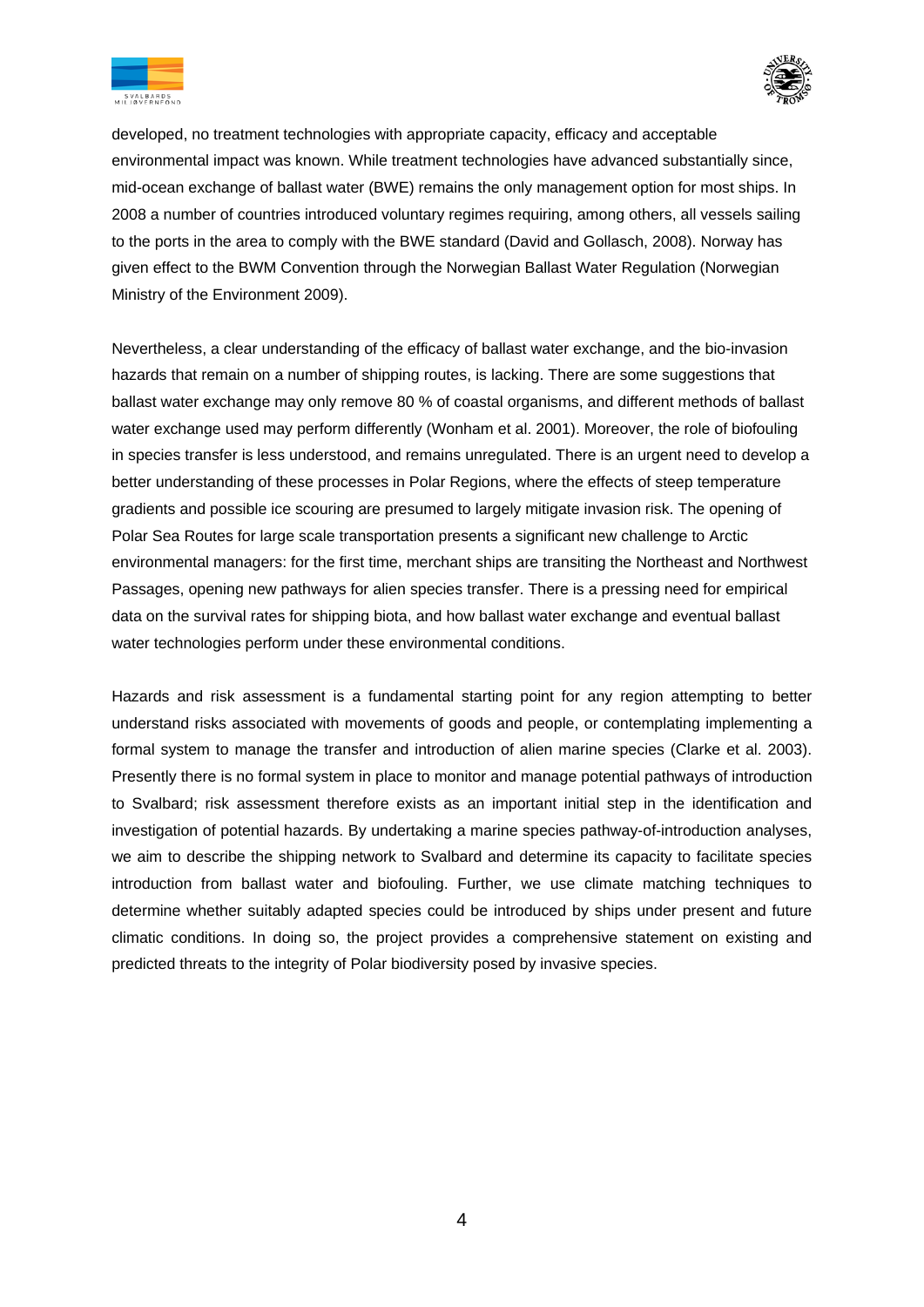

## **2. DATA COLLECTION**



#### **2.1 BALLAST WATER**

Coal ships travelling to collect coal from Svea, Barentsburg, and Longyearbyen in 2011 came from the Netherlands, Portugal, and the United Kingdom. Vessels travelled fully ballasted to Svalbard, collecting ballast in the port of origin. When taking on ballast water, any organisms in the water column may be taken on board as well. This can include organisms as small as viruses, bacteria and phytoplankton, through to fish. By taking samples of ballast water from the ballast water tanks of coal ships arriving to Svea, Barentsburg and Longyearbyen (Table 1), we were able to assess the number of organisms that can survive transport in ballast water tanks, and the type of organisms collected. We focussed on the larger zooplankton. We also collected data such as the amount of ballast water discharged, locations where ballast water sourced and exchanged (if done so), and voyage duration.

Expert taxonomists are currently further identifying all organisms collected so we can determine which species are being introduced to Svalbard. Furthermore, we will use DNA barcoding methods to help identify many of the larval forms found in the samples. These are vital steps: if we know what nonnative species are arriving, we can better determine the threat they pose to the Svalbard environment.

#### **2.2 BIOFOULING**

Vessel hulls were inspected at the Longyearbyen port (bykaia). We used an underwater remotely operated vehicle (ROV) with a mounted video camera to get an underwater view of these parts of vessel hulls. The ROV proved to be a useful tool for rapid inspection in an environment where SCUBA diving is logistically prohibitive. We surveyed a range of cruise and expedition ships, research and cargo vessels, and private yachts. Unseasonal sea ice and sedimentation of the port environment limited our opportunities for more extensive survey work. The model ROV we used did not permit adequate inspection of the flattened sections of hulls at depth. The collected footage permitted the identification of organisms to higher taxonomic units (i.e. barnacle, algae, bryozoan etc). Based on this, vessel footage was classified into broad categories of biofouling (*sensu* Floerl et al. 2005).

In addition, for each surveyed vessel we identified the age of antifouling paint, the duration of previous port layovers, and the average speed. These were used to explore which factors may be associated with higher densities of fouling.

#### **2.3 PORT AND VESSEL DATA**

We obtained data describing vessel traffic patterns to Svalbard from the shipping data provider FleetMon (www.fleetmon.com). For all ports visited by ships within the previous 12 months to visiting Svalbard, we obtained port environmental data (salinity and three temperature variables) from Keller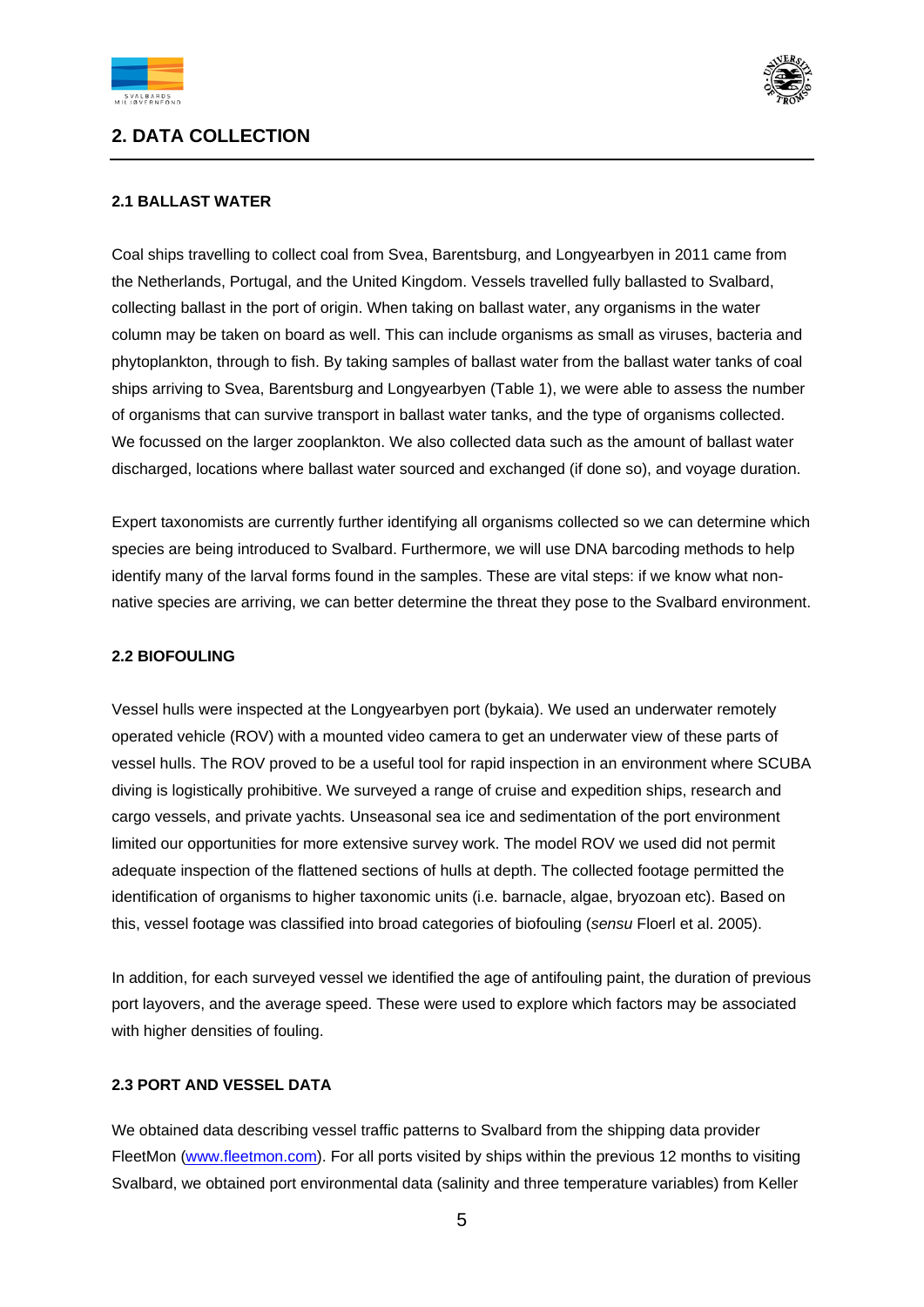



et al. (2011). We then calculated environmental similarity between ports as the Euclidean distance. In addition, we also examined how environmental similarity might change as a consequence of climate change between Svalbard and global ports. For this, we obtained projected mean zonal ocean surface temperature increases for 2080–2099 relative to 1980–1999 determined by Intergovernmental Panel on Climate Change (IPCC) models under the A2 scenario (Meehl et al., 2007). Port temperature values were then adjusted according to these predictions. This was performed for more than 6000 global ports.

## **3. BIOINVASION HAZARDS**

#### **3.1 BALLAST WATER**

In 2011 a total of 13 ships discharging ballast water made 30 visits to Svalbard discharging ballast at each arrival. We identified ballast water source origins for 28 of these arrivals, all being from European ports (Fig. 1). In addition, we obtained ballast water records and samples from eight vessels discharging ballast in Svalbard (representing 25 % of the fleet). Based on these eight records we estimate the volume of ballast water discharged by the entire fleet to be 624,000 m3. Five of the eight ships that we obtained records for reported having exchanged ballast water mid-ocean, while three (37 %) reported no form of exchange. Ballasting regimes across vessels arriving in Svalbard were inconsistent, resulting in spatially differentiated hazards. Both Longyearbyen and Barentsburg ports received modest quantities of un-exchanged ballast water, while the port of Svea received substantial quantities of exchanged ballast water (Fig 1). Thus, coastal organisms are being transferred to Longyearbyen and Barentsburg, whereas predominately oceanic organisms are likely being transferred to Svea. This trend is likely to continue into the foreseeable future.

While the amount of ballast water transferred to Svalbard is low in comparison to many temperate ports, the volume discharged is high for an Arctic region, being close to double that discharged in Arctic Canada (Chan et al. 2012). The density of organisms can also be very high in ballast water, ranging in our study from 5-3000 organisms per cubic metre. Thus, large numbers of organisms can be introduced in every discharge event. Species composition of the ballast water samples revealed that ballast water exchange replaced a large portion of the port-of-origin biota with oceanic organisms; therefore many of the taxa discharged in Svalbard are present already around the region. However, a number of surviving coastal organisms highlights the limitation of ballast water exchange between higher salinity and marine ports. Ballast water exchange has been shown experimentally to be up to 99 % effective between freshwater ports, and somewhere between 60 – 100 % effective between marine ports. Furthermore, it has been shown that ballast water exchange may even promote the survival of coastal taxa through the addition of nutrients, oxygen and prey (Briski et al. 2012). The presence of coastal taxa in our samples indicates that the effect of ballast water exchange was limited. Therefore, the rationale for ballast water exchange to be undertaken between all ports and Svalbard should be explicitly evaluated.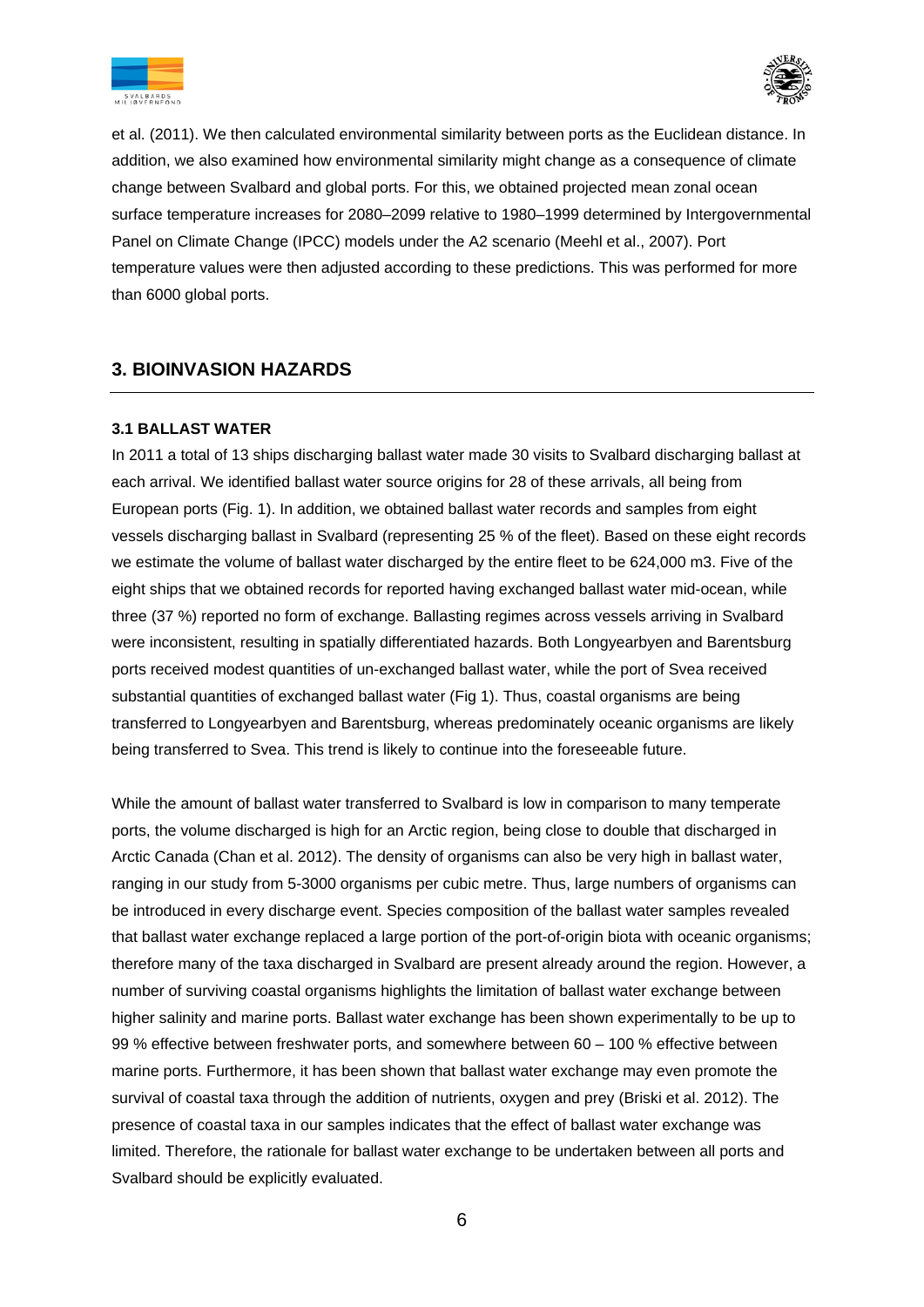



From the collected ballast water samples, we have to-date identified 40 species, many of which are non-native to Svalbard. While the low temperatures experienced around Svalbard would preclude survival and/or reproduction of many organisms introduced, where suitably adapted organisms are introduced they are done so in large number, and as such may exert strong propagule pressure. As propagule pressure is a strong correlate of establishment and invasion success (Lockwood et al. 2009), the potential for ballast water discharge to facilitate species invasion will likely increase in Svalbard.



*Fig 1. Regions from which ballast water was sourced for the eight sampled vessels in 2011: grey circles – original ballast water sourced; open circles – mid-ocean exchanged ballast water. Inset: ballast water discharged in Svalbard.*

#### **3.2 BIOFOULING**

During 2011, we identified 155 vessels making 215 visits to Svalbard, each representing a possible dispersal vector. The majority of these visits were to the largest settlement on the archipelago, Longyearbyen (Fig. 2a). The tourism sector accounted for the majority of vessel visits, but when only vessel types are considered, recreational vessels were the most common class to visit Svalbard (Fig. 2b). The composition of vessel types at any port was strongly spatially dependent: the port of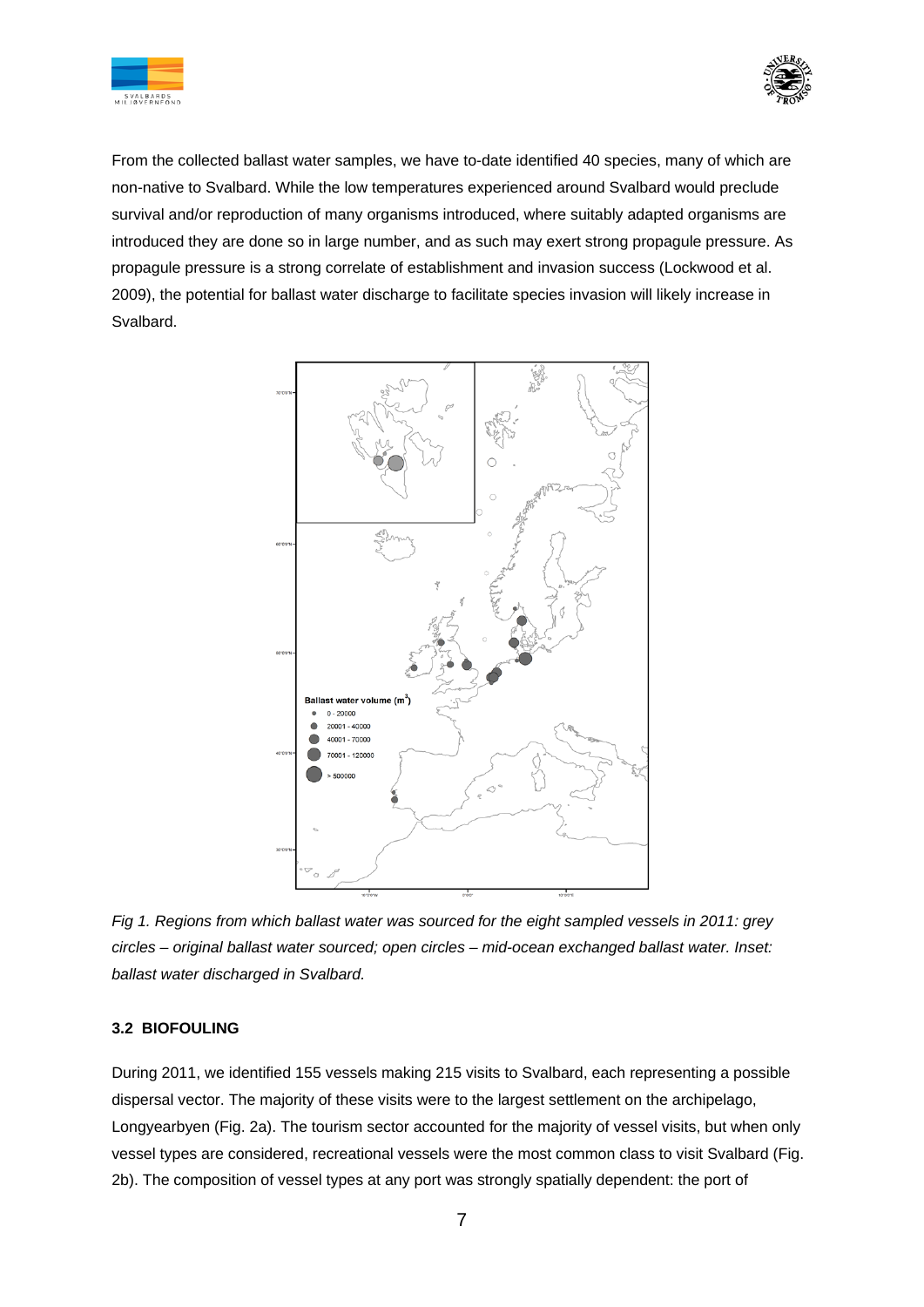



Longyearbyen received the full range of vessel types visiting Svalbard, while no cruise, tourist, or recreational vessels visited the port of Svea. There was a strong seasonal component associated with vessel arrivals, with 77 % of vessel arrivals occurring between June and September.



*Fig 2. (a) Number of vessels making first port of call at each of Svalbard's ports; (b) number of vessels per vessel class visiting Svalbard during 2011.*

We obtained hull surveys of 12 vessels arriving to Svalbard over the year of study, recording biofouling on all but two of the vessels. Consistent with the results of other work (e.g. Coutts and Taylor 2004, Sylvester et al. 2011) we found a positive association of biofouling with older antifouling paint, slower vessel speeds, and longer layover periods in ports. This operational profile suggests that cruise and expedition vessel traffic are generally less likely to support substantial biofouling based on their more regular dry-docking, and shorter layover periods (although individual exceptions exist: e.g. this study).

The one recreational vessel surveyed in this study had an extensive level of biofouling. Having overlaid the previous winter in a mainland Norwegian port, biofouling taxa were likely collected from this region. As the type of vessel that most visits Svalbard, and considering the propensity for recreational vessels to visit many locations around Svalbard beyond the main ports, their potential to introduce species to Svalbard is high.

## **4. ENVIRONMENTAL SIMILARITY**

Environmental similarity calculations revealed biofouling to be a substantial present and future bioinvasion hazard. The concentration of northern European ports with low environmental distances to Svalbard presently, together with the density of shipping operating from these ports – and especially that operating in the narrow window of environmental conditions between Svalbard and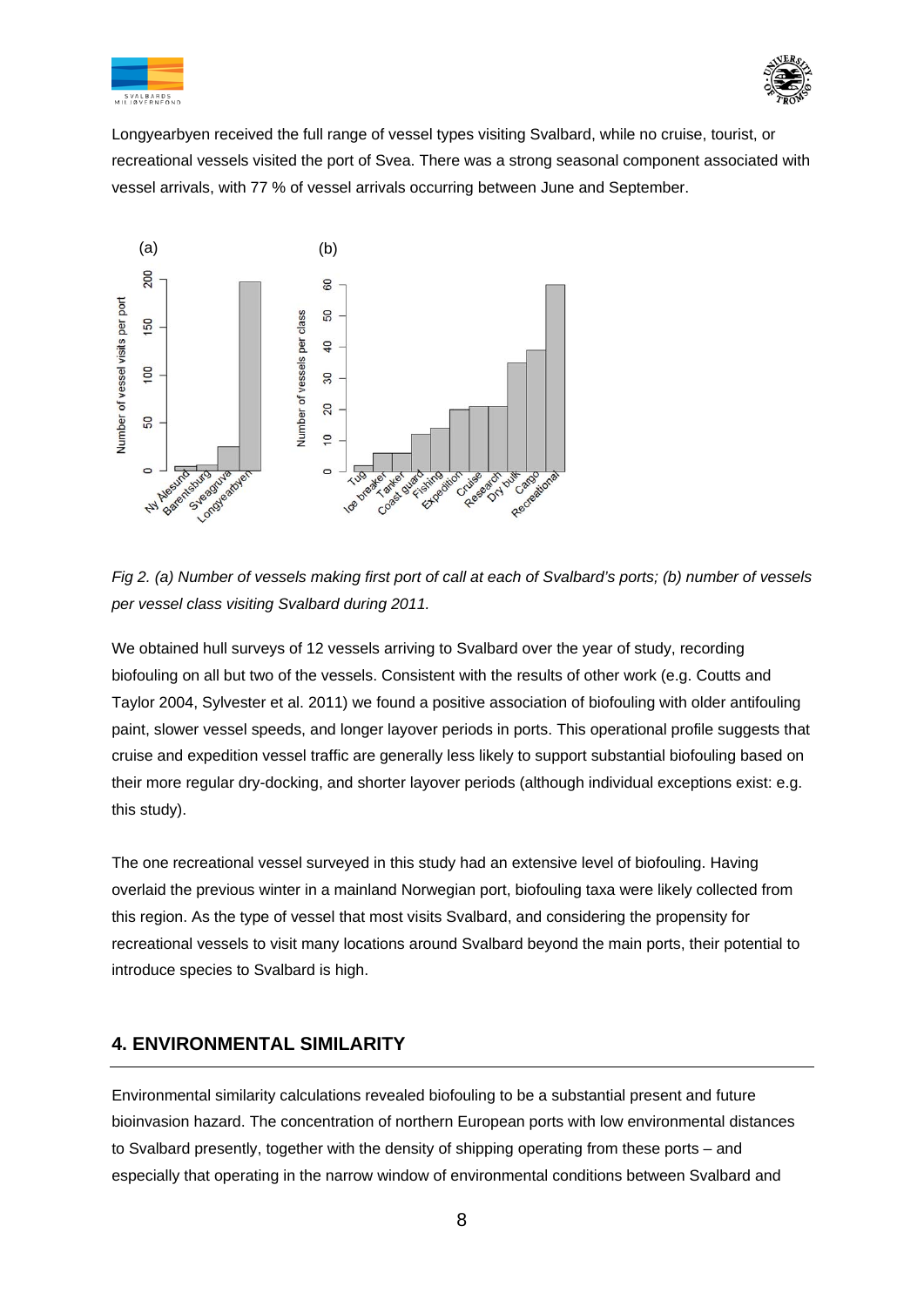![](_page_9_Picture_0.jpeg)

![](_page_9_Picture_1.jpeg)

northern Norwegian ports – indicates a greater potential for the transport of suitably adapted organisms (Fig 3). Moreover, the number of global ports with predicted low (e.g. <1) environmental similarity to Svalbard in coming years is extensive (Fig 4).

![](_page_9_Figure_3.jpeg)

*Fig 3. Environmental distance between global ports and Svalbard for the current shipping network (2011). Lower values of environmental distance mean salinity and temperature parameters are more similar (i.e., 0-1), and organisms present at one region are more likely to be able to survive in another.* 

![](_page_9_Figure_5.jpeg)

*Fig 4. Environmental distance between global ports and Svalbard predicted for the year 2099. Temperature values are based on predictions under the A2 scenario (Meehl et al. 2007).*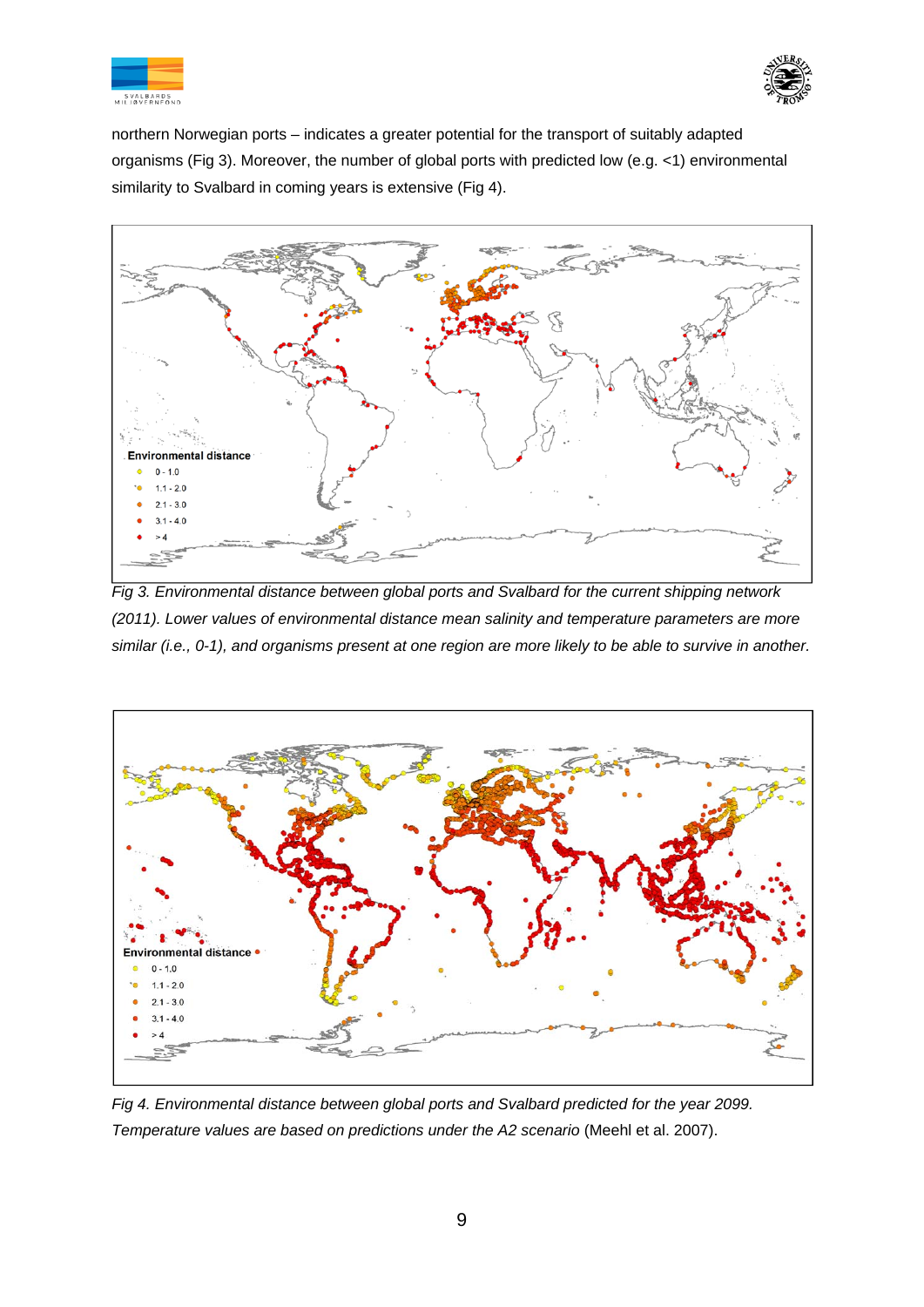![](_page_10_Picture_0.jpeg)

![](_page_10_Picture_1.jpeg)

While a number of Southern hemisphere ports are also environmentally similar to Svalbard, transport of organisms collected from these ports through tropical and northern temperate regions to Svalbard would likely be beyond the tolerance of most organisms (e.g. MacIsaac 2002). More worrying are the high concentration of ports with similar environment around northern latitudes that ships already travel to Svalbard from. Should shipping patterns change and new routes connect Svalbard to a broader range of these ports, the potential for non-native species introduction and establishment will increase.

Environmental similarity between ballast water source ports and Svalbard is currently low to moderate (compare Fig. 1 and 3), but not necessarily beyond the tolerances of some organisms. Many invasive species, in particular, show wide levels of tolerance across temperature and salinity levels. Figure 4 demonstrates that environmental similarity between those ports from which ballast water is sourced and Svalbard will be higher towards the end of this century under predicted climate changes. High propagule pressure associated with ballast water discharge under these conditions means large numbers of suitably adapted organisms may then be transferred to Svalbard.

## **5. CONCLUSIONS**

In this work, we characterise potential pathways of marine species introduction to high-Arctic Svalbard, the first such assessment for the European Arctic. Spatial and temporal dimensions of ship arrivals and ballast water discharge to Svalbard illustrate a high degree of connectivity to temperate and Arctic coastal regions. Two distinct hazards exist in association with this connectivity: 1) ballasted vessels travel to Svalbard with untreated, un-exchanged ballast water, and; 2) vessels can transfer extensive biofouling communities to Svalbard. Furthermore, coastal European organisms are discharged in Svalbard waters through ballast water discharge despite ships managing ballast water through ballast water exchange. Risks associated with these hazards may increase as environmental similarity between Svalbard and mainland European ports will likely decrease towards the end of this century as the Arctic Ocean warms.

By undertaking an analysis of the near-complete shipping network to Svalbard, we present data indicating effective propagule transport occurs with a number of vessel classes to Svalbard, which may give rise to new species establishment. Vessel traffic to Svalbard in 2011 included movement that could be expected to differ little from year to year (e.g. cargo shipping and some tourism associated shipping) and highly dynamic movement which may change from year to year (e.g. bulk carrier shipping, recreational vessel traffic). Hazard management need account for this variation, and also increasing severity of hazards associated with climate change.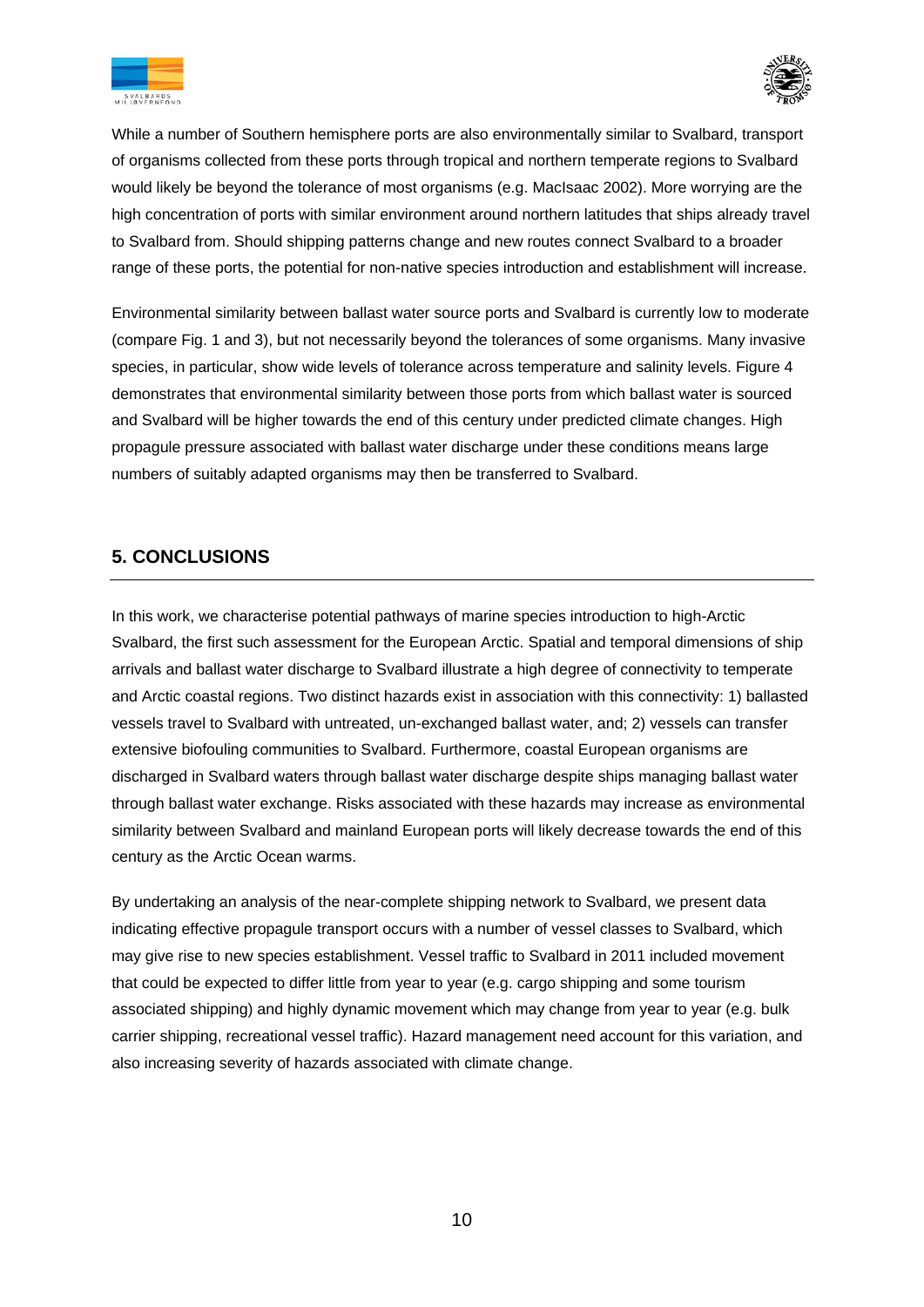![](_page_11_Picture_0.jpeg)

![](_page_11_Picture_1.jpeg)

#### **5.1 FUTURE PERSPECTIVES**

The project documented here forms part of a larger project funded by the Svalbard environmental protection fund, the Fram Centre, and Tromsø University Museum. Work under the broader project has investigated the potential for terrestrial plant introduction and establishment on Svalbard (Ware et al. 2012), the transportation of organism by cruise passengers and the efficacy of management techniques used by expedition cruise ship operators (Svalbard environmental protection fund 12/91), and will continue with a focus on marine pathways of introduction (Fram Centre). A previous report of the project can be found at http://www.sysselmannen.no/Svalbards-

miljovernfond/Nyhetsarkiv/Arktiske-blindpassasjerer-/). The objectives for the ongoing marine work include the identification of the remaining organisms collected in ballast water samples using DNA barcoding techniques; modelling of potential environmental niches of collected organisms to determine whether they could establish in Svalbard currently, or under future environmental conditions; evaluation of ongoing management techniques; and analysis of bioinvasion hazards associated with shipping along the Northern Sea Routes. This work will provide information to better evaluate risk of species invasion in Svalbard and the wider Arctic, and in addition help develop tools to be used in the management of introduction vectors.

## **REFERENCES**

- Ashton, G., K. Boos, R. Shucksmith, and E. Cook. 2006. Risk assessment of hull fouling as a vector for marine non-natives in Scotland. Aquatic Invasions 1:214-218.
- Barry SC, Hayes KR, Hewitt CL, Behrens HL, Dragsund E, Bakke SM (2008) Ballast water risk assessment: principles, processes, and methods. J Mar Sci 65: 121-131
- Bergstrom DM, Lucieer A, Kiefer K, Wasley J, Belbin L, Pedersen TK, Chown SL. 2009. Indirect effects of invasive species removal devastate World Heritage Island. Journal of Applied
- Carlson ML, Shephard M (2007) Is the spread of non-native plants in Alaska accelerating? Meeting the challenge: invasive plants in Pacific Northwest ecosystems. U.S. Department of Agriculture, Forest Service, Pacific Northwest Research Station, Portland, OR.
- Chown SL, Huiskes AHL, Gremmen NJM, Lee JE, Terauds A, Crosbie K, Frenot Y, Hughes KA, Imura S, Kiefer K, Lebouvier M, Raymond B, Tsujimoto M, Ware C, Van de Vijver B, Bergstrom DM (2012). A continent wide risk assessment for the establishment of alien species in Antarctica. PNAS, 109 (13): 4938-4943
- Clarke C, Hayes T, Hilliard R, Kayvanrad N, Taymourtash H, Parhizi A, Yavari V, Raaymakers S (2003) Ballast Water Risk Assessment, Port of Khark Island, Islamic Republic of Iran. GloBallast Monograph 8, International Maritime Organisation London
- Clarke M, Pakhomov CEA, and Therriault TW (2011). Recreational boating: a large unregulated vector transporting marine invasive species. Diversity and Distributions.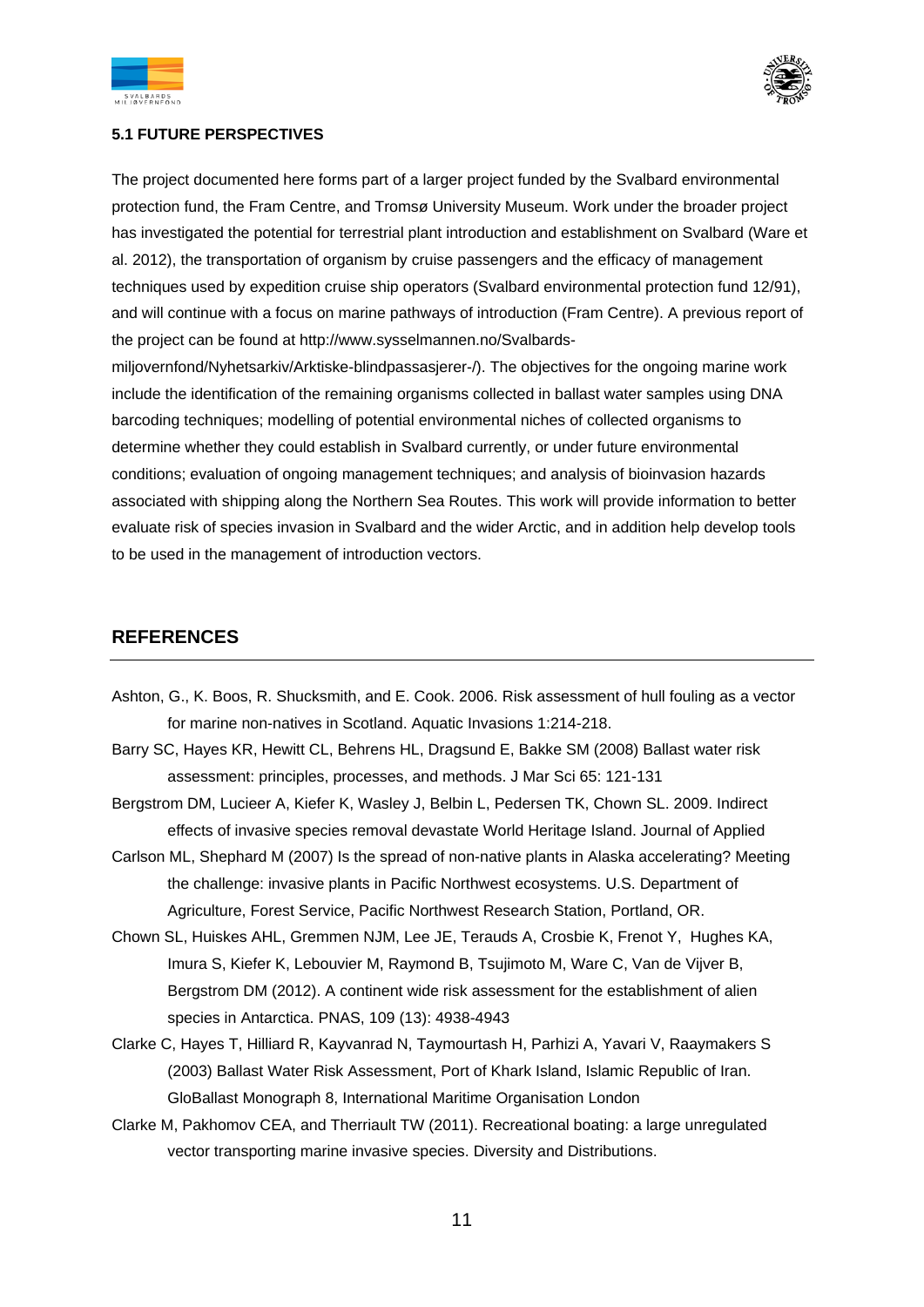![](_page_12_Picture_0.jpeg)

![](_page_12_Picture_1.jpeg)

- Coutts ADM and Taylor MD (2004) A preliminary investigation of biosecurity risks associated with biofouling on merchant vessels in New Zealand. New Zealand Journal of Marine and Freshwater Research 38: 215-229
- David M, Gollasch S (2008). EU Shipping in the Dawn of Managing the Ballast Water Issue. Mar. Pollut. Bull., vol. 56, no. 12, 1966-1972.
- Davidson IC, Zabin CJ, Chang AL, Brown CW, Sytsma MD, and Ruiz GM (2010). Recreational boats as potential vectors of marine organisms at an invasion hotspot. Aquatic Biology, 11:179-191.
- de Rivera CE, Steves BP, Fofonoff PW, Hines AH, Ruiz GM (2011) Potential for high-latitude marine invasions along western North America. Diversity and Distributions 17: 1198-1209.
- Falk-Petersen J, Renaud P, Anisimova N (2011) Establishment and ecosystem effects of the alien invasive red king crab (Paralithodes camtschaticus) in the Barents Sea—a review. ICES J. Mar. Sci. 68: 479–488. (doi:10.1093/icesjms/fsq192).
- Floerl O, Inglis GJ, Hayden BJ (2005). A risk-based predictive tool to prevent accidental introductions of nonindigenous marine species. Environmental Management 35:765-778.
- Floerl O, Wilkens S, Inglis GJ (2010). Development of a template for vessel hull inspections and assessment of biosecurity risks to the Kermadec and sub-Antarctic Islands regions. National Institute of Water & Atmospheric research Limited, Christchurch, New Zealand.
- Gurevitch J, Padilla DK (2004) Are invasive species a major cause of extinctions? Trends in Ecology and Evolution. 19(9): 470-474
- Hall CM, James M, Wilson, S (2010) Biodiversity, biosecurity, and cruising in the Arctic and sub-Arctic. Journal of Heritage Tourism 5: 351-364
- Hines AH, Ruiz GM (2000) Biological invasions at cold-water coastal ecosystems: ballast- mediated introductions in Port Valdez/Prince William Sound. Final Report to Regional Citizens Advisory Council of Prince William Sound
- IPCC (2007) Climate Change 2007: The physical science basis. Working Group I, Contribution to the Fourth Assessment Report of the IPCC Intergovernmental Panel on Climate Change. University Press, Cambridge.
- Keller RP, Drake JM, Drew MB, Lodge DM (2011). Linking environmental conditions and ship movements to estimate invasive species transport across the global shipping network. Diversity and Distributions 17:93-102.
- Lockwood JL, Cassey P, Blackburn T (2005). The role of propagule pressure in explaining species invasions. Trends in Ecology & Evolution 20:223-228.
- Norwegian Ministry of Environment (2009). Regulation concerning the prevention of transfer of alien organisms via ballast water and sediments from ships (the Ballast Water Regulation). Norway. Available online at http://www.regjeringen.no
- Pyšek P, Richardson DM (2010): Invasive species, environmental change and management, and health. Annual Review Environment and Resources 35: 25-55 (doi: 10.1146/annurev-environ-033009-095548).